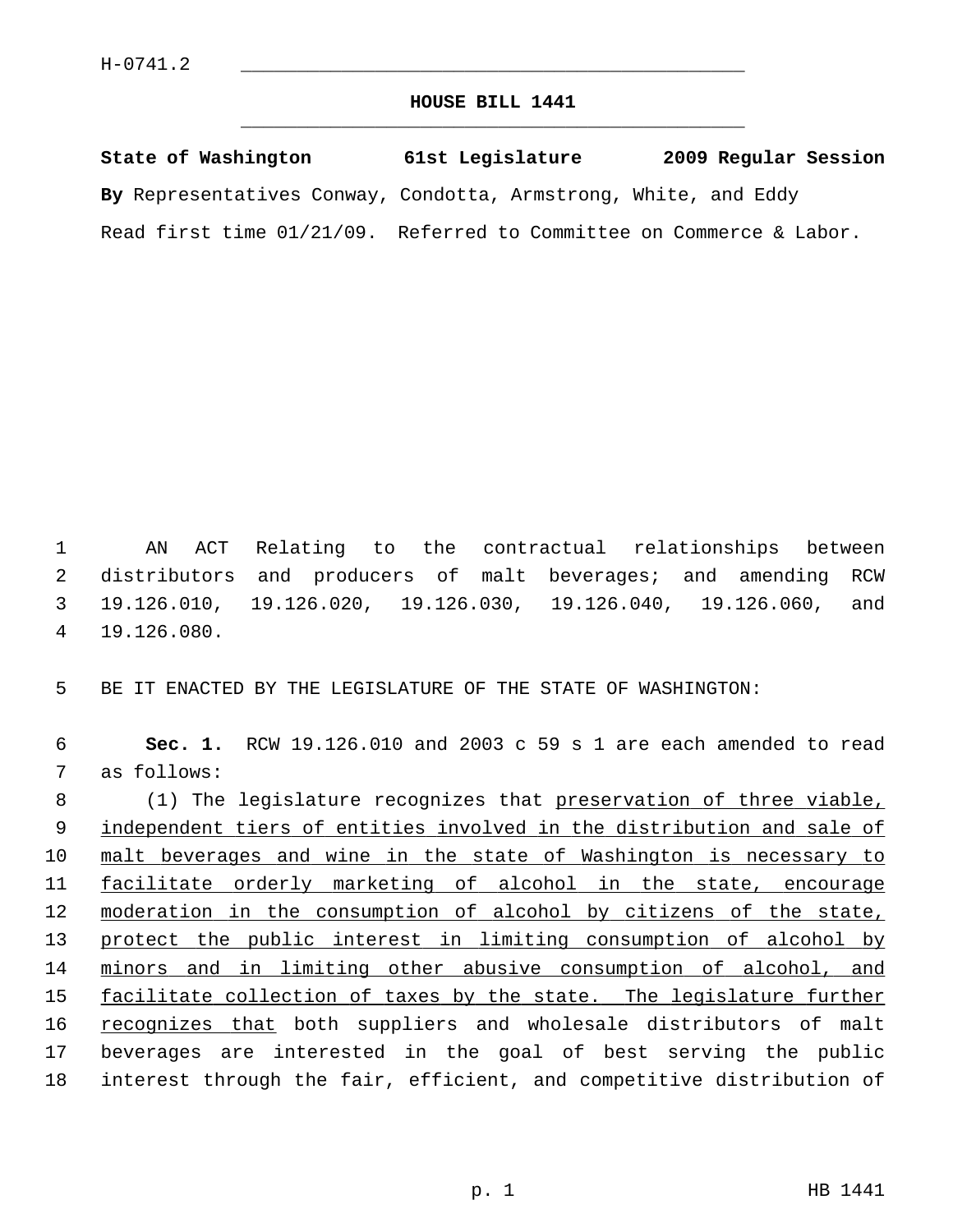1 such beverages. The legislature encourages them to achieve this goal  $2$  by:

 3 (a) Assuring the wholesale distributor's freedom to manage the 4 business enterprise, including the wholesale distributor's right to 5 independently establish its selling prices; and

 6 (b) Assuring the supplier and the public of service from wholesale 7 distributors who will devote their best competitive efforts and 8 resources to sales and distribution of the supplier's products which 9 the wholesale distributor has been granted the right to sell and 10 distribute.

11 (2) This chapter governs the relationship between suppliers of malt 12 beverages and their wholesale distributors to the full extent 13 consistent with the Constitution and laws of this state and of the 14 United States.

15 **Sec. 2.** RCW 19.126.020 and 2004 c 160 s 19 are each amended to 16 read as follows:

17 The definitions ((set forth)) in this section apply throughout this 18 chapter unless the context clearly requires otherwise.

19 (1) "Agreement of distributorship" means any contract, agreement, 20 commercial relationship, license, association, or any other 21 arrangement, for a definite or indefinite period, between a supplier 22 and distributor.

23 (2) "Brand" means any word, name, group of letters, symbol, or combination thereof, including the name of the brewer if the brewer's name is also a significant part of the product name, adopted and used by a supplier to identify a specific malt beverage product and to 27 distinguish that product from other malt beverages produced by that supplier or other suppliers.

29 (3) "Distributor" means any person, including but not limited to a 30 component of a supplier's distribution system constituted as an 31 independent business, importing or causing to be imported into this 32 state, or purchasing or causing to be purchased within this state, any 33 malt beverage for sale or resale to retailers licensed under the laws 34 of this state, regardless of whether the business of such person is 35 conducted under the terms of any agreement with a malt beverage 36 manufacturer.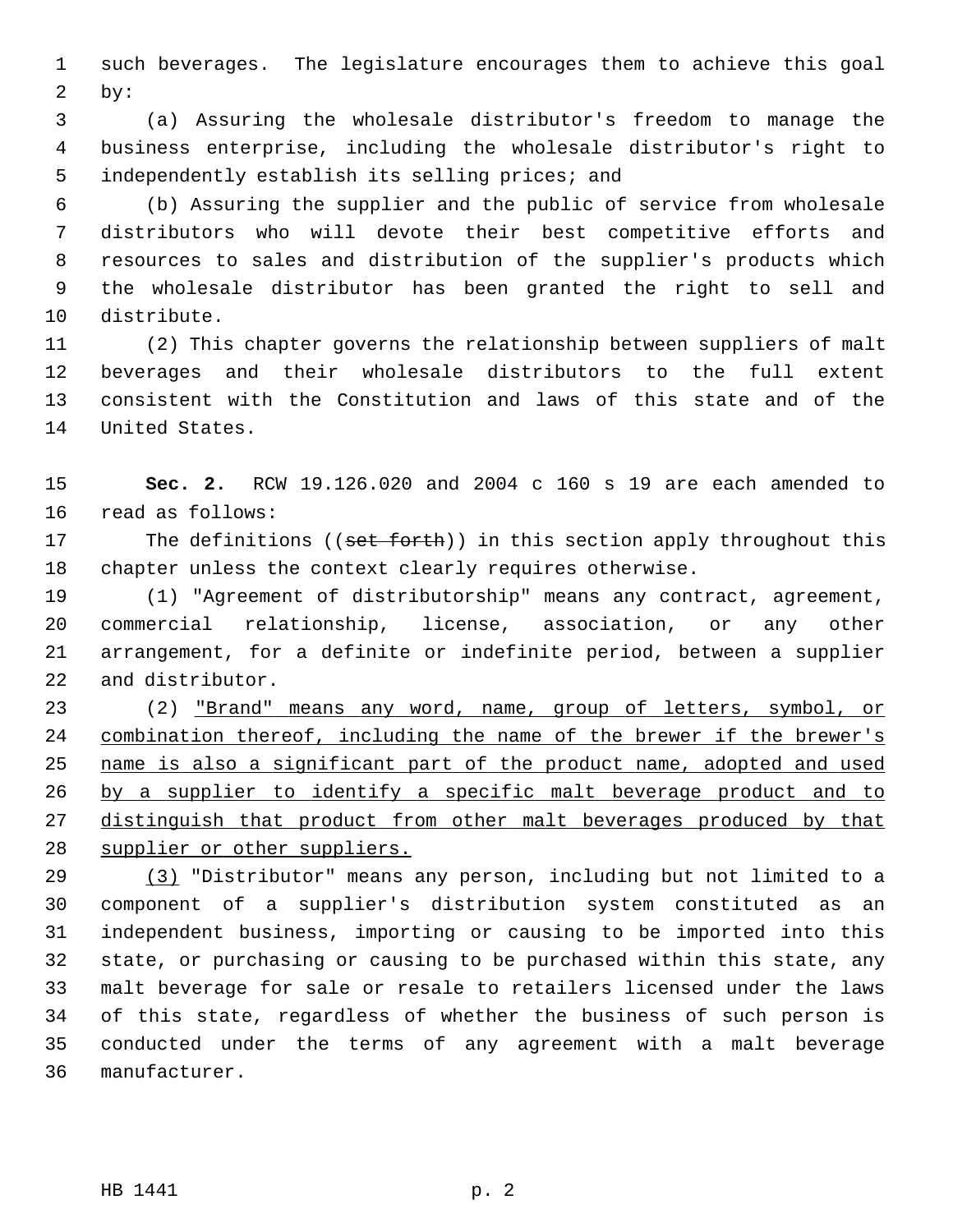$1$  ( $(\frac{4}{3})$ ) (4) "Supplier" means any malt beverage manufacturer or 2 importer who enters into or is a party to any agreement of 3 distributorship with a wholesale distributor. "Supplier" does not 4 include: (a) Any domestic brewery or microbrewery licensed under RCW 5  $66.24.240$  and producing less than  $((f + f + g))$  two hundred thousand 6 barrels of malt liquor annually; (b) any brewer or manufacturer of malt 7 liquor producing less than ((fifty)) two hundred thousand barrels of 8 malt liquor annually and holding a certificate of approval issued under 9 RCW 66.24.270; or (c) any authorized representative of malt liquor 10 manufacturers who holds an appointment from one or more malt liquor 11 manufacturers which, in the aggregate, produce less than ((fifty)) two 12 hundred thousand barrels of malt liquor.

13  $((4+))$  (5) "Malt beverage manufacturer" means every brewer, 14 fermenter, processor, bottler, or packager of malt beverages located 15 within or outside this state, or any other person, whether located 16 within or outside this state, who enters into an agreement of 17 distributorship for the resale of malt beverages in this state with any 18 wholesale distributor doing business in the state of Washington.

19  $((+5))$  (6) "Importer" means any distributor importing beer into 20 this state for sale to retailer accounts or for sale to other 21 distributors designated as "subjobbers" for resale.

22  $((\langle 6 \rangle) )$  (7) "Authorized representative" has the same meaning as 23 "authorized representative" as defined in RCW 66.04.010.

24  $((\langle 7 \rangle)(8)$  "Person" means any natural person, corporation, 25 partnership, trust, agency, or other entity, as well as any individual 26 officers, directors, or other persons in active control of the 27 activities of such entity.

 (9) "Successor distributor" means any distributor who enters into an agreement, whether oral or written, to distribute a brand of malt beverages after the supplier with whom such agreement is made or the person from whom that supplier acquired the right to manufacture or distribute the brand has terminated, cancelled, or failed to renew an agreement of distributorship, whether oral or written, with another 34 distributor to distribute that same brand of malt beverages.

35 (10) "Terminated distributor" means a distributor whose agreement 36 of distributorship with respect to a brand of malt beverages, whether 37 oral or written, has been terminated, cancelled, or not renewed.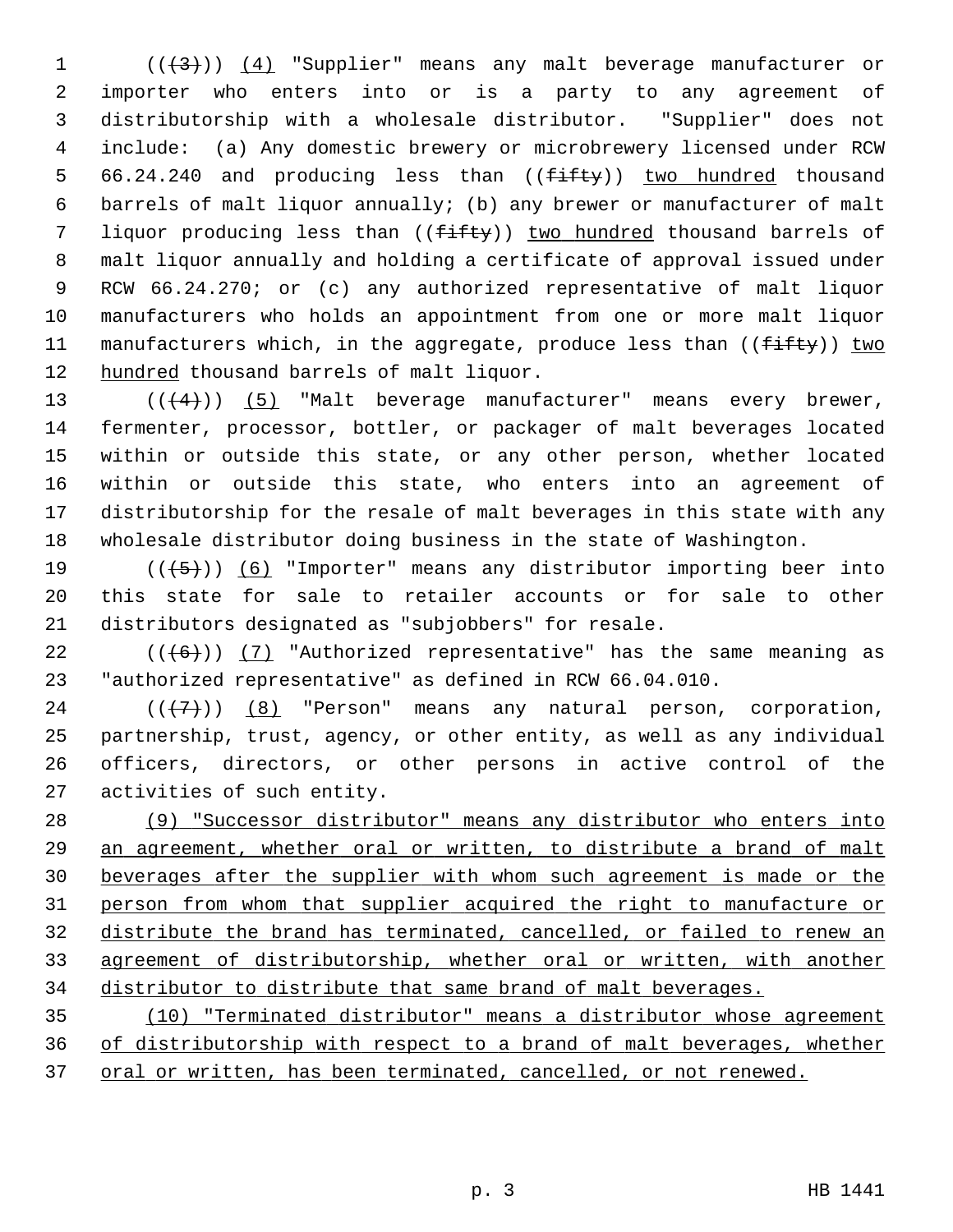1 **Sec. 3.** RCW 19.126.030 and 1984 c 169 s 3 are each amended to read 2 as follows:

3 Suppliers are entitled to the following protections which ((shall 4 be)) are deemed to be incorporated ((in the)) into every agreement of 5 distributorship, whether oral or written:

 6 (1) Agreements between suppliers and wholesale distributors shall 7 be in writing;

 8 (2) A wholesale distributor shall maintain the financial and 9 competitive capability necessary to achieve efficient and effective 10 distribution of the supplier's products;

11 (3) A wholesale distributor shall maintain the quality and 12 integrity of the supplier's product in the manner set forth by the 13 supplier;

14 (4) A wholesale distributor shall exert its best efforts to sell 15 the product of the supplier and shall merchandise such products in the 16 stores of its retail customers as agreed between the wholesale 17 distributor and supplier;

18 (5) The supplier may cancel or otherwise terminate any agreement 19 with a wholesale distributor immediately and without notice if the 20 reason for such termination is fraudulent conduct in any of the 21 wholesale distributor's dealings with the supplier or its products, 22 insolvency, the occurrence of an assignment for the benefit of 23 creditors, bankruptcy, or suspension in excess of fourteen days or 24 revocation of a license issued by the state liquor board;

25 (6) A wholesale distributor shall give the supplier prior written 26 notice, of not less than ninety days, of any material change in its 27 ownership or management and the supplier has the right to reasonable 28 prior approval of any such change; and

29 (7) A wholesale distributor shall give the supplier prior written 30 notice, of not less than ninety days, of the wholesale distributor's 31 intent to cancel or otherwise terminate the distributorship agreement.

32 **Sec. 4.** RCW 19.126.040 and 1984 c 169 s 4 are each amended to read 33 as follows:

34 Wholesale distributors are entitled to the following protections 35 which  $((\text{shell} \text{ be}))$  are deemed to be incorporated  $((\text{in the}))$  into every 36 agreement of distributorship, whether oral or written: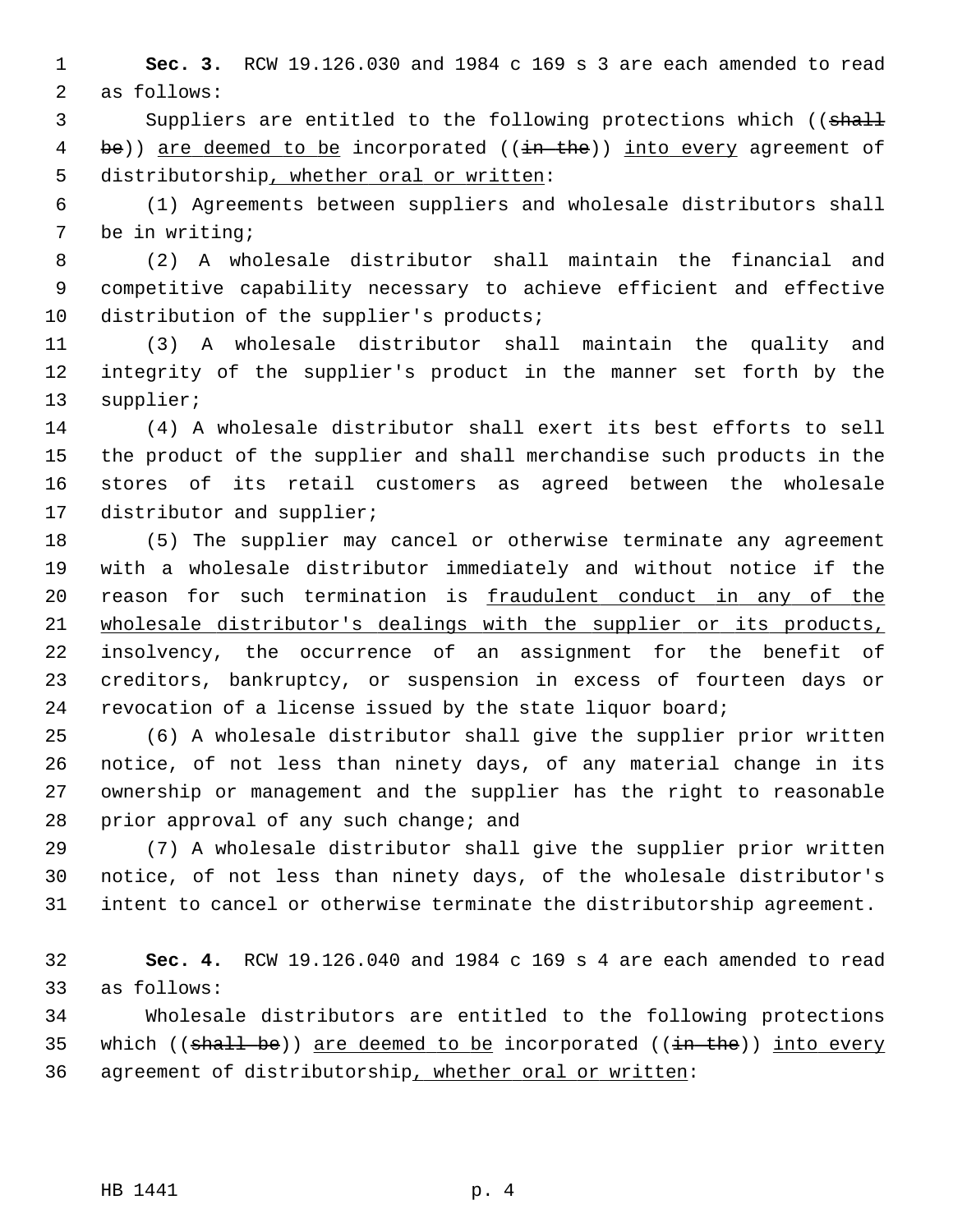1 (1) Agreements between wholesale distributors and suppliers shall 2 be in writing;

 3 (2) A supplier shall give the wholesale distributor at least sixty 4 days prior written notice of the supplier's intent to cancel or 5 otherwise terminate the agreement, unless such termination is based on 6 a reason set forth in RCW 19.126.030(5) or results from a supplier 7 acquiring the right to manufacture or distribute a particular brand and 8 electing to have that brand handled by a different distributor. The 9 notice shall state all the reasons for the intended termination or 10 cancellation. Upon receipt of notice, the wholesale distributor shall 11 have sixty days in which to rectify any claimed deficiency. If the 12 deficiency is rectified within this sixty-day period, the proposed 13 termination or cancellation is null and void and without legal effect;

14 (3) ((The wholesale distributor is entitled to compensation for the 15 laid-in cost of inventory and liquidated damages measured on the fair 16 market price of the business as provided for in the agreement for any 17 termination of the agreement by the supplier other than termination for 18 cause, for failure to live up to the terms and conditions of the 19 agreement, or any reason set forth in RCW 19.126.030(5); and

20  $(4)$ )) The wholesale distributor may sell or transfer its business, 21 or any portion thereof, including the agreement, to successors in 22 interest upon prior approval of the transfer by the supplier. No 23 supplier may unreasonably withhold or delay its approval of any 24 transfer, including wholesaler's rights and obligations under the terms 25 of the agreement, if the person or persons to be substituted meet 26 reasonable standards imposed by the supplier.

 (4) If an agreement of distributorship is terminated, cancelled, or 28 not renewed for any reason other than failure to live up to the terms and conditions of the agreement or a reason set forth in RCW 19.126.030(5), the wholesale distributor is entitled to compensation from the successor distributor for the laid-in cost of inventory and for the fair market value of the terminated distribution rights. For purposes of this section, termination, cancellation, or nonrenewal of a distributor's right to distribute a particular brand constitutes termination, cancellation, or nonrenewal of an agreement of distributorship whether or not the distributor retains the right to 37 continue distribution of other brands for the supplier. In the case of a termination resulting from a supplier acquiring the right to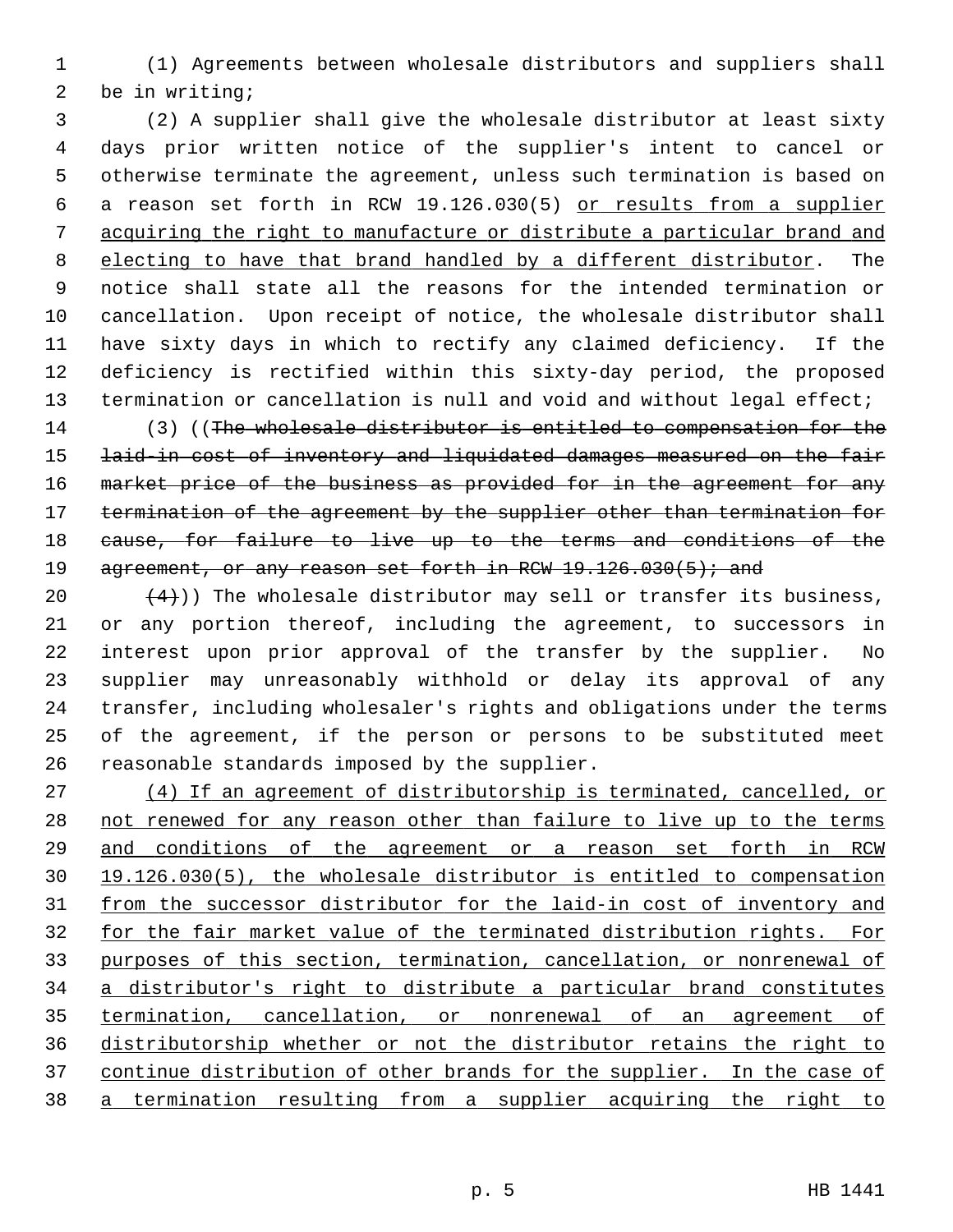manufacture or distribute a particular brand and electing to have that brand handled by a different distributor, the affected distribution rights will not transfer until such time as the compensation to be paid to the terminated distributor has been finally determined by agreement or arbitration.

 (5) When a terminated distributor is entitled to compensation under subsection (4) of this section, a successor distributor must compensate the terminated distributor for the fair market value of the terminated distributor's rights to distribute the brand, less any amount paid to the terminated distributor by a supplier or other person with respect to the termination of distribution rights for the brand. If the terminated distributor's distribution rights to a brand of malt beverages are divided among two or more successor distributors, each successor distributor must compensate the terminated distributor for 15 the fair market value of the distribution rights assumed by that successor distributor, less a proportionate share of any amount paid to the terminated distributor by a supplier or other person with respect to the termination of distribution rights for the brand. A terminated distributor may not receive total compensation under this subsection that exceeds the fair market value of the terminated distributor's distribution rights with respect to the affected brand.

 (6) For purposes of this section, the "fair market value" of distribution rights as to a particular brand means the amount that a willing buyer would pay and a willing seller would accept for such distribution rights when neither is acting under compulsion and both have knowledge of all facts material to the transaction. "Fair market value" is determined as of the date on which the distribution rights are to be transferred in accordance with subsection (4) of this section.

 (7) In the event the terminated distributor and the successor distributor do not agree on the fair market value of the affected distribution rights within thirty days after the terminated distributor is given notice of termination pursuant to subsection (2) of this section, the matter must be submitted to binding arbitration. Unless the parties agree otherwise, such arbitration must be conducted in accordance with the American arbitration association commercial arbitration rules.